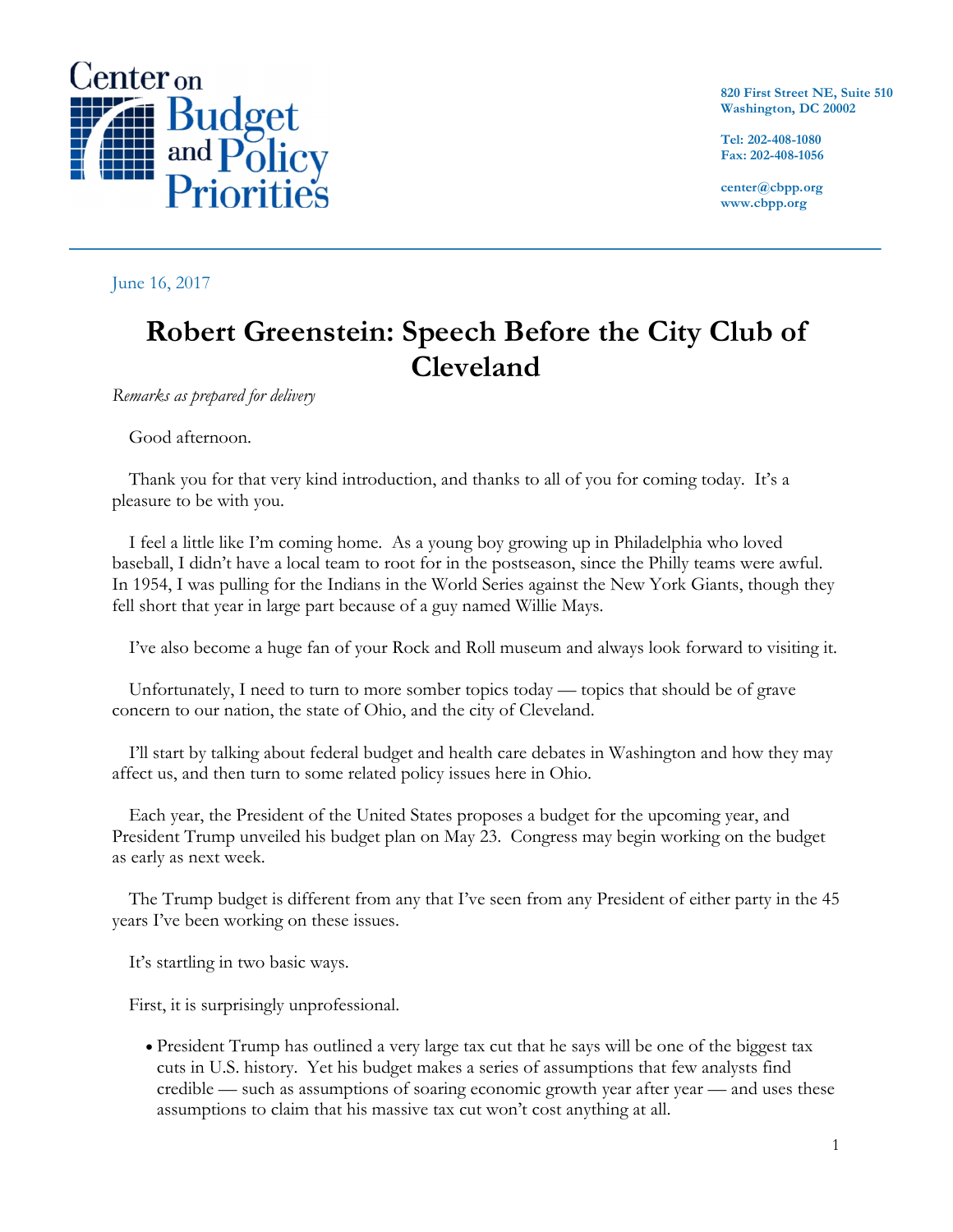• The budget also proposes to repeal the federal estate tax but then continues to count the revenue from it as though the tax would remain in place.

And second, the budget proposes the most aggressive, Robin-Hood-in-Reverse, budget and tax policies that any modern President has ever proposed.

It proposes remarkably large tax cuts for those at the top and remarkably severe cuts in social programs for those who face hard times — cuts in one program after another for working-poor families, disadvantaged children, and others, which would push millions of Americans either into poverty or deeper into it. The budget is especially harsh on people who live paycheck to paycheck or otherwise struggle to get by, and on states and localities, including places like Ohio and Cleveland.

#### Consider the following:

The budget embraces the House-passed bill to "repeal and replace" the Affordable Care Act, which the Congressional Budget Office estimates will cause 23 million more Americans to become uninsured, leave millions of others with less coverage, and pose particularly serious problems for many people who are aged 50 to 64 or have pre-existing conditions. In fact, it adds even more Medicaid cuts on top.

The budget also cuts nearly \$200 billion over ten years from the food stamp program, both by cutting the program directly and by forcing states to pay about one-quarter of food stamp benefit costs. So, in Ohio, this would shift \$4 billion in food stamp costs to the state budget over the coming decade.

Ohio and other states would be allowed to lessen the hit of billions of dollars to their budgets by cutting food stamp benefits further. That is, the Trump budget proposes to end the national food stamp benefit standards, which President Nixon and Congress established on a bipartisan basis after researchers in the late 1960s found rates of child malnutrition and nutrition-related diseases in parts of our country that were akin to the rates in some third-world countries. The Trump budget would turn back the clock.

In other areas, the budget would turn the clock back even further, to decades well before the 1960s. There's a part of the federal budget known as non-defense discretionary programs. This includes most of the federal spending for education, job training, scientific research, and transportation — important building blocks for a healthy economy in the future. It also includes funds for environmental protection, food safety, national parks, veterans' health care, and a number of important programs to help low- and modest-income families, like low-income housing assistance, Head Start, and child care.

This part of the budget has already been squeezed heavily in recent years. But the Trump budget would cut it so much more deeply that by 2027, total non-defense discretionary spending would be at its lowest level, as a share of the economy, since Herbert Hoover was president. Yes, Herbert Hoover.

By the way, one-third of federal non-defense discretionary spending is for grants to state and local governments to help them deliver important services. The Trump budget cuts would hit Ohio and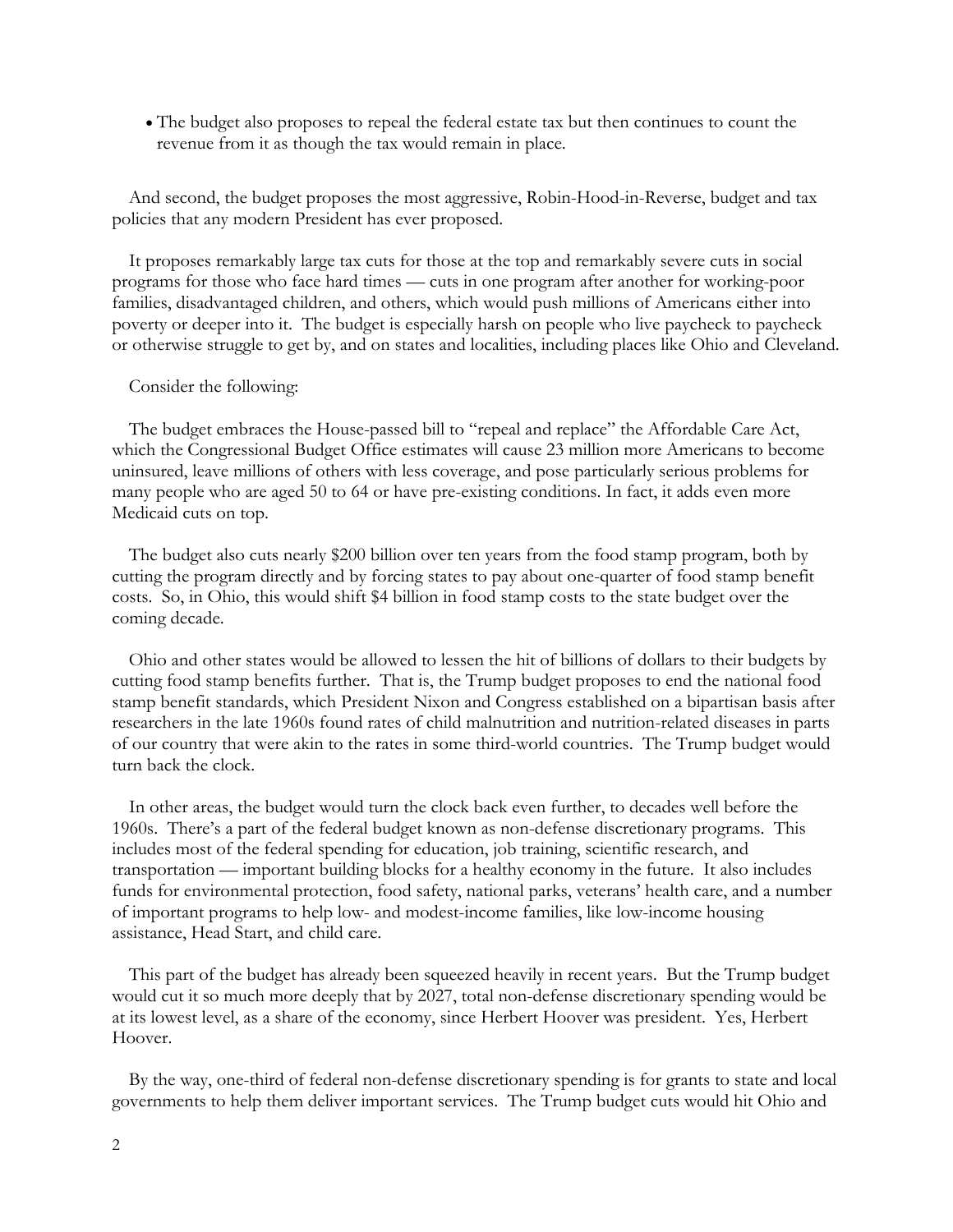Cleveland hard. As just one of many examples, in 2018 alone, Ohio would lose \$137 million in Community Development Block Grant funding, with a substantial part of that loss by Cleveland.

And, three-fifths of the non-defense cuts in the Trump budget would come from programs for people with low or modest incomes, even though those programs make up less than one-fourth of federal spending. The President would cut these programs by a remarkable \$2.5 trillion over ten years.

The White House defends those cuts by saying that the people who benefit from these programs should go to work. But that rings hollow. Most people on these programs who aren't children or elderly or disabled are working but earn low wages. Most of the rest are temporarily out of work, but worked in the past and will work again in the future.

Moreover, if the President truly wants more people to work, why does his budget:

- Cut job training by 40 percent; and
- Make college less affordable for many low-income students, even though a college education increases people's employment prospects; and
- Cut child care, which is essential for many low-income mothers to go to work.

Rather than promote work, this budget proposes the deepest cuts in programs for working-poor and modest-income working families — many of whom voted for Donald Trump — of any budget by a modern President.

Meanwhile, it proposes lavish tax cuts for people at the top.

Now, you may have heard it said that the Trump budget is dead on arrival in Congress. Please don't believe it.

The Trump budget is, in large part, an exaggerated version of the budget plans that the very conservative House Republican majority has advanced every year since 2011, as well as of the last budget plan that the House and Senate jointly adopted, in 2015. Every one of those budgets would have deeply cut programs for Americans of limited means, deeply cut non-defense discretionary programs, shifted costs to states and localities, and provided substantial tax cuts for those at the top. None of those budgets made their way into law because Barack Obama was president. But now, the White House, House, and Senate are controlled by the same party, and they all have the same general idea about budget cuts and tax cuts.

In fact, House Republican leaders are now developing a budget that reportedly includes big cuts in programs like food stamps and maybe more cuts in Medicaid on top of those in the House health bill. Some arch-conservatives — like Ohio's Jim Jordan — are insisting that the budget mandate big cuts in programs like food stamps and assistance for poor mothers and children to provide financing to make the tax cuts larger than they otherwise could be.

Which leads me to health care.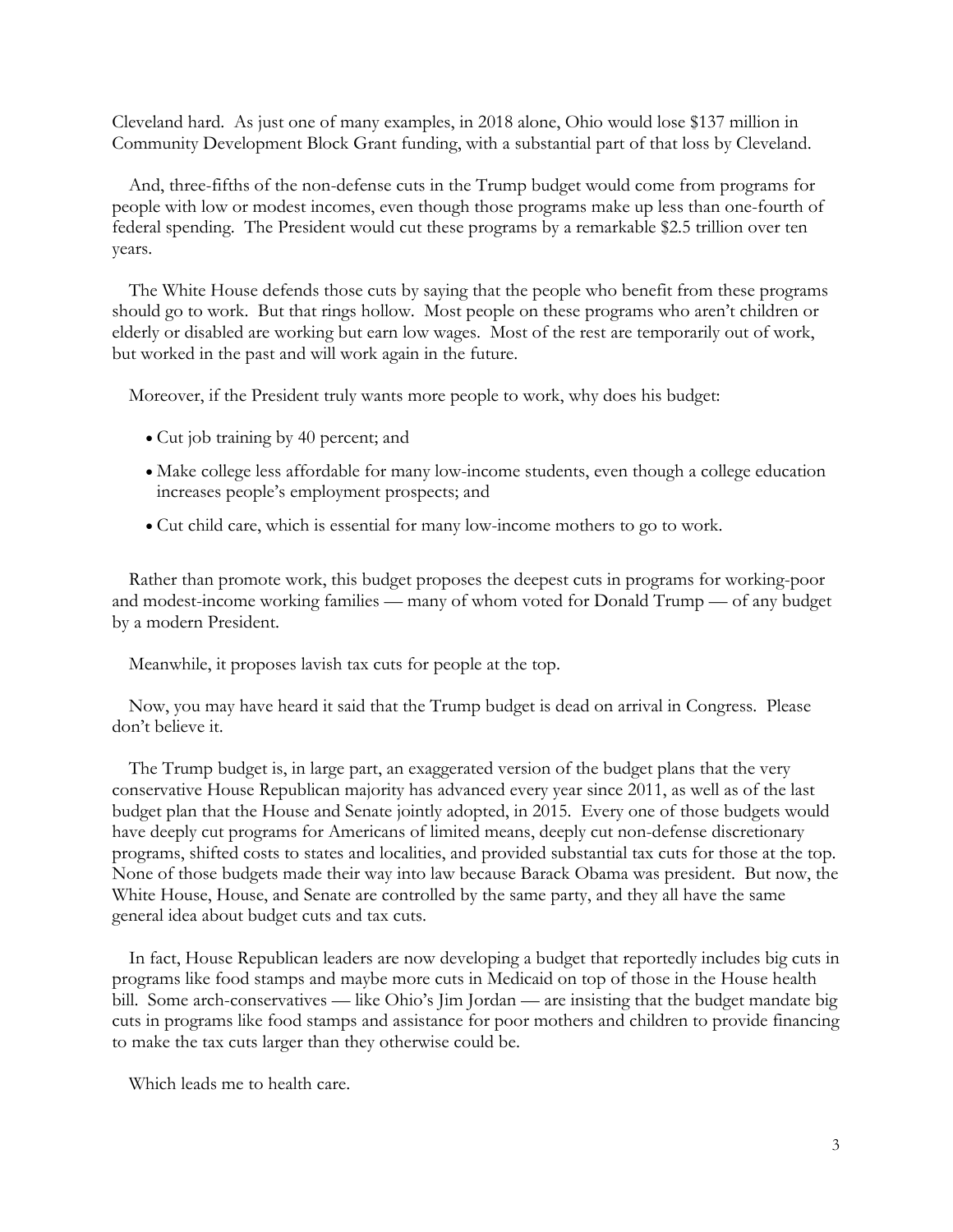The Senate may vote as soon as the week of June 26 on its version of the bill to repeal and replace the Affordable Care Act. This will be one of the most important Senate votes in years. And the stakes for Cleveland and Ohio are enormous.

As I mentioned, the House bill would cause 23 million people to lose insurance, make coverage more expensive for millions of people, greatly weaken protections for people in the 50-64 age range and people with medical conditions, and cut Medicaid by more than \$830 billion over ten years. Altogether, it would generate more than \$1 trillion from a combination of the Medicaid cuts and cuts in subsidies that help people of modest incomes afford decent health insurance, and it then takes the majority of those dollars to provide tax cuts, with nearly half of those tax cuts going to the top ½ of 1 percent of Americans, those making over \$1 million a year. The richest 400 Americans — whose incomes average over \$300 million a year — would get average tax cuts of \$7 million a year each.

These tax cuts, by the way, are separate from — and in addition to — the other huge tax cuts for wealthy Americans that the President has proposed.

The impacts on Ohio would be especially severe. Ohio's Medicaid expansion under the Affordable Care Act, which insures 700,000 people, would end. On top of that, the bill cuts federal funding for Ohio's entire Medicaid program, with the cuts growing larger with each passing year; this would place the state's 3 million Medicaid enrollees, and Ohio's health care providers, at risk. And many of the 210,000 Ohioans who now get health coverage through the Affordable Care Act's health insurance marketplace would be at serious risk as well, especially those who have medical conditions or are 50 or older.

The Medicaid cuts should be of particular concern here, since Ohio has the highest number of deaths from opioid overdoses of any state. This will almost certainly get worse if the Medicaid expansion ends. In addition, Ohio already pays doctors serving Medicaid patients less than most other states, and Ohio already has placed most of its Medicaid beneficiaries in managed care to economize. To respond to big federal Medicaid funding cuts, Ohio would have to cut its Medicaid program further, ending coverage for more low-income people or scaling back the health services Medicaid covers, or cut provider payments even more and risk having more providers decline to see patients — or, cut state funding for things like education to free up money to offset the big federal Medicaid cuts.

With action now shifting to the Senate, Senator John Cornyn, the Senate's #2 Republican leader, has said that the Senate health bill will likely retain 80% of the House bill.

Based on the reporting on what's happening behind closed doors, the emerging Senate Republican bill apparently will still kill the Medicaid expansion — but just take a few more years to do so. But, make no mistake, the ultimate result would be the same — the 700,000 Ohioans covered through the expansion would lose that coverage. And also like the House bill, the Senate bill apparently will cut federal Medicaid funding and shift more of Medicaid's costs to the states.

The repeal bill can't pass the Senate without support from Republican senators from states that have adopted the Medicaid expansion, which gives those senators great leverage. So, I'm amazed and disappointed — that these senators are merely calling for taking a few more years to phase out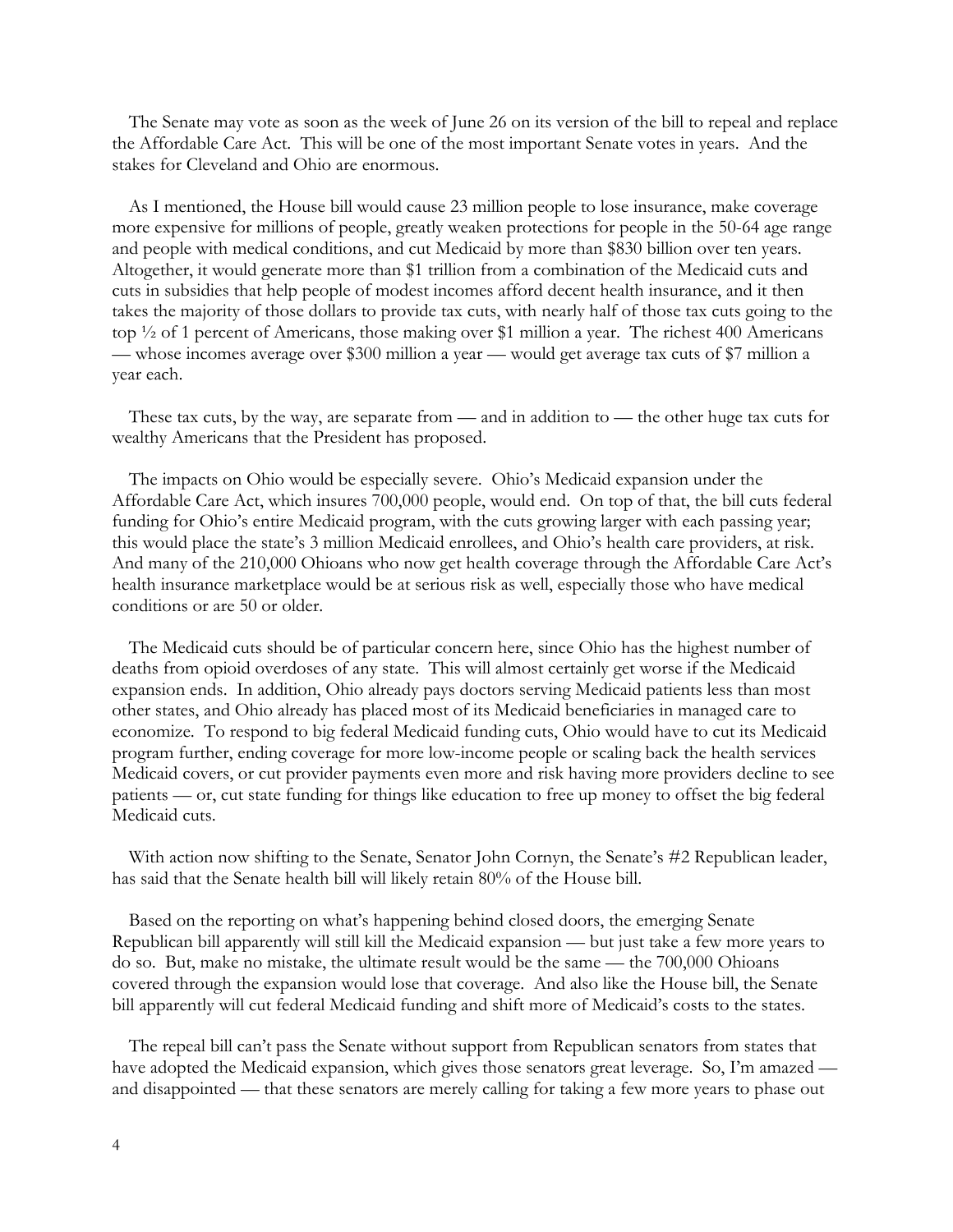the Medicaid expansion. The ultimate result would be exactly the same for 700,000 Ohioans, as this graph illustrates.

Senator Rob Portman, a key player here, says he hopes the hundreds of thousands of Ohioans who would lose coverage from the end of the Medicaid expansion would buy coverage on their own, with the help of taxcredit subsidies. But few analysts think that will work. Most people covered under the Medicaid expansion live below the poverty line. Research shows that even modest premiums keep poor people from obtaining coverage. And the premiums for those people would not be modest, especially since the House bill cuts the subsidies way back, compared to the subsidies the Affordable Care Act now provides.

Under the House bill, a 60-year-old in Ohio with income at or below the poverty line that's at or below \$12,060 — would, on average, have to spend half or more of her meager income just to pay the premiums for individual market coverage that is comparable to a standard plan in today's insurance marketplace — and that's before counting the deductibles and copayments. Even with modifications that Senate Republicans are discussing, such an individual would likely still have to spend at least a third of her income on FIGURE 1

### **Delaying End of Medicaid Expansion Would Ultimately Produce Same Result**

ACA Medicaid expansion enrollees who would be eligible for continued enhanced federal funding rate



CENTER ON BUDGET AND POLICY PRIORITIES | CBPP.ORG

premiums. Poor people struggle just to pay rent, heat, and other bills. Faced with premium charges like these, these low-income Ohioans would become uninsured.

Nor is the push that Senator Portman is making for some new funding to states for opioid addiction treatment a solution for the effects of ending the Medicaid expansion. People don't just need treatment after they're addicted. They need health coverage to address problems that drive so many to opioids in the first place — chronic pain, an acute health event, depression, other mental illness. And, for people already suffering from addiction, they don't just need anti-opioid medication; they also need treatment for their underlying health conditions, which means they badly need insurance. So, make no mistake: ending the Medicaid expansion will make the opioid problem worse.

Many of these problems would be especially serious for people with pre-existing conditions. Some Republican senators say their bill will protect these people by retaining an Affordable Care Act provision that bars insurers from charging people with pre-existing conditions more than other people who buy the same policy. But that won't solve the problem, because the Senate bill likely will also keep a House provision that lets states scale back the ACA's "essential health benefits"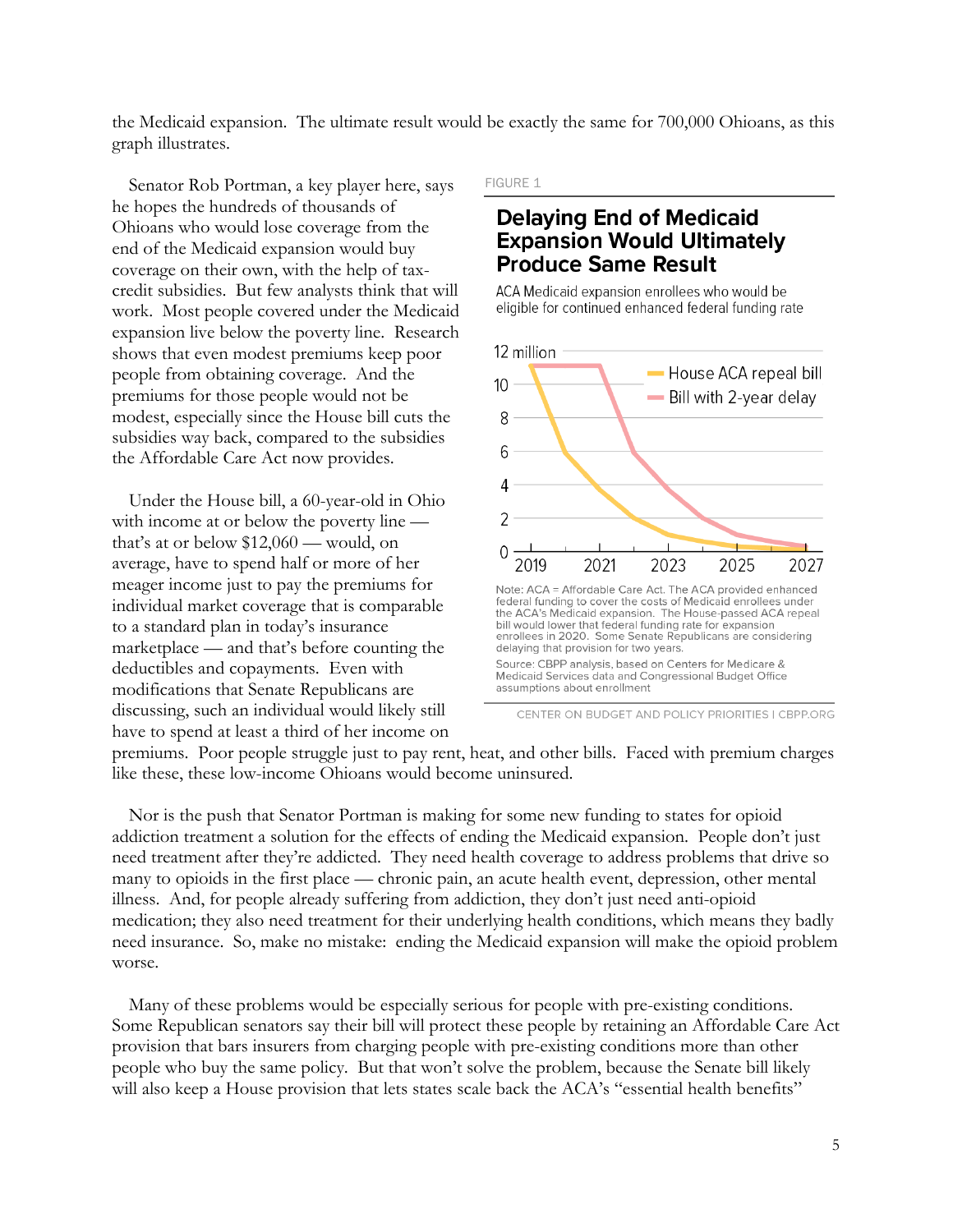standard, under which insurance policies must cover various important health services and treatments.

Consider what would happen. Insurers would have strong incentive to offer stripped-down policies that carry lower premiums so they can compete for the business of younger and healthier people. But people who have medical conditions and need treatments that the stripped-down policies wouldn't cover would have to buy comprehensive insurance plans like those offered under the ACA today or supplemental policies. And, because those who would buy the comprehensive plans or supplemental policies would largely be sicker than average, the premiums for those plans would be very high — and likely unaffordable for many people. The bottom line is that many people with pre-existing conditions would be left high and dry.

As we meet here today, time is short. We're fast approaching a Senate vote. I see two possible paths.

Along one path, the Senate's Republican majority passes its bill, making tens of millions of Americans uninsured or underinsured, imposing intense financial pressure on health care providers who serve large numbers of lower-income people, and creating serious problems for state budgets. That also will mean considerable job losses in the health care sector — a particular concern for Cleveland, where health care is one of the biggest sectors of employment.

But there's another possible path. One of Governor Kasich's advisors recently indicated that the governor doesn't support health care legislation that, and I quote, "would dislodge millions from health care coverage." End quote. That indeed should be a key test. Unfortunately, it's one that the Senate bill almost certainly will fail. Accordingly, Senate Republicans should turn that bill aside, and congressional leaders should then launch a bipartisan effort to build on the progress in extending coverage to over 20 million Americans and make improvements to stabilize insurance markets, improve access, and hold down costs.

But there's a precondition for that: we first need three Republican Senators to step up and reject the emerging Senate bill so that it does not secure the 51 votes it needs to pass. This crucial vote could be just days away.

#### Ohio Policy Issues

Finally, I want to talk briefly about a couple of Ohio policy issues, particularly regarding state tax policy.

Two weeks ago, the Republican-controlled legislature in Kansas repealed very large tax cuts that it had enacted starting in 2012. Governor Sam Brownback had promised that they would ignite economic growth and create many new jobs and, as a result, would largely pay for themselves. Instead, Kansas' economic growth lagged behind that of the nation as a whole. The tax cuts caused huge budget shortfalls, forcing legislators to cut deeply into education and other priorities.

This year, Kansas legislators concluded that the tax cuts have caused more harm than good, and two weeks ago, the legislature repealed most of the tax cuts on a bipartisan basis. When Brownback vetoed the bill, the legislature overrode him.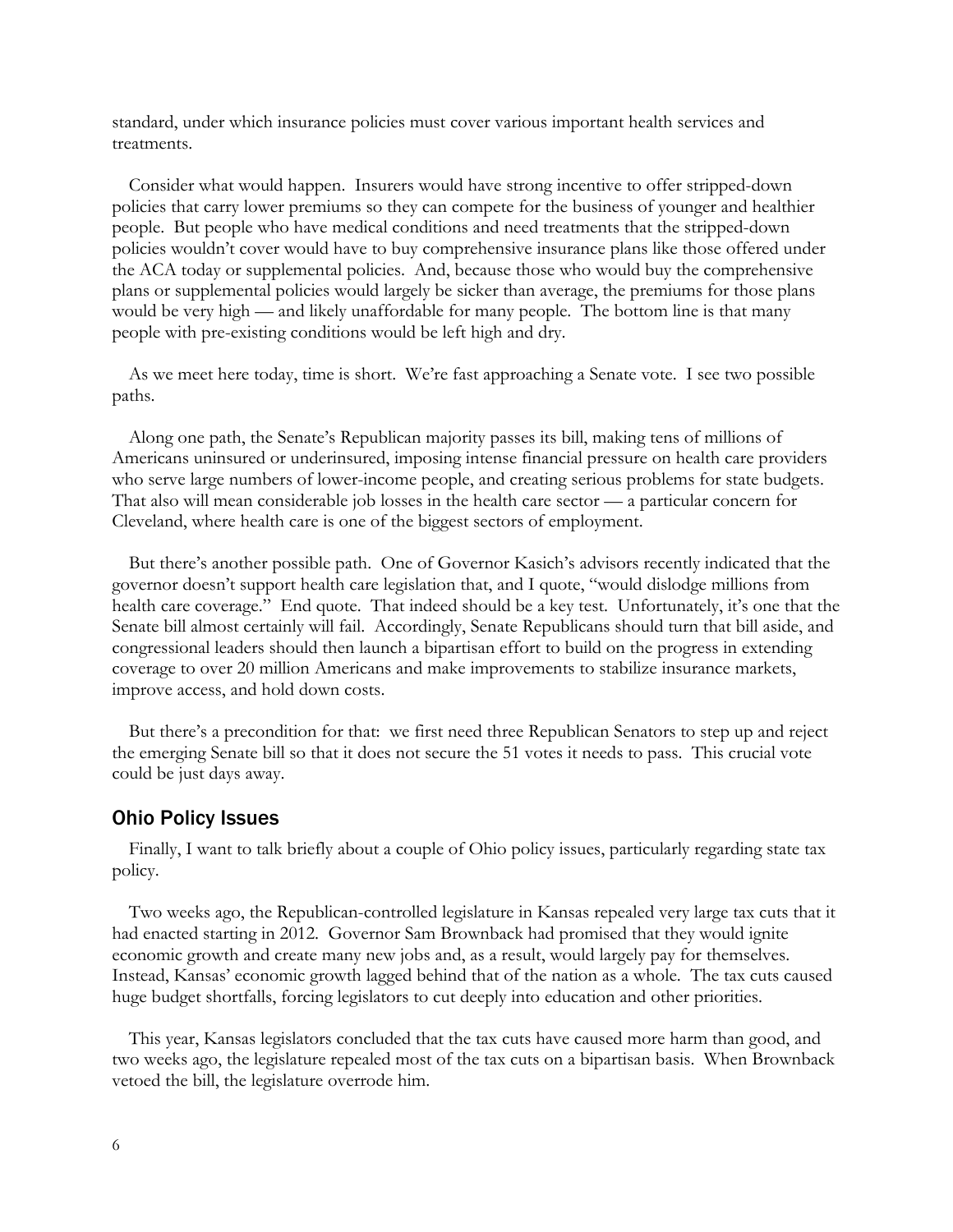The Kansas tax cuts represent an important cautionary tale from which both state and federal policymakers should learn. And there are few states where these lessons are more applicable and important than Ohio. Your state has actually cut its top income tax rate even more deeply than Kansas did. Kansas cut its rate 29% since 2012. Ohio has cut its top rate one-third since 2005 from a top rate of 7.5% to just under 5%.

Moreover, one of Kansas' most damaging tax cuts was eliminating state income tax on what is known as "pass-through income" — profits on which the owners of S corporations, sole proprietorships, and partnerships pay tax as individuals rather than as corporations. Ohio enacted a similar provision — eliminating state income tax on the first \$250,000 a year of pass-through income and taxing the rest at just 3%.

As in Kansas, the Ohio tax cuts have not delivered the promised results.

• As this graph shows, since Ohio started down this path, private employment growth in Ohio has been far below that in the nation as a whole, and below most states that border Ohio.

#### FIGURE 2

# **Tax Cut Experiment Has Not Boosted Employment in Ohio**

Since the tax cutting started in 2006, Ohio's growth in private sector employment has underperformed the U.S. as a whole and all but two of its neighbors.

### Total private employment growth, December 2005 - March 2017



CENTER ON BUDGET AND POLICY PRIORITIES | CBPP.ORG

• And this graph shows that Ohio's rate of economic growth has been below the nation's as a whole and below all neighboring states except one.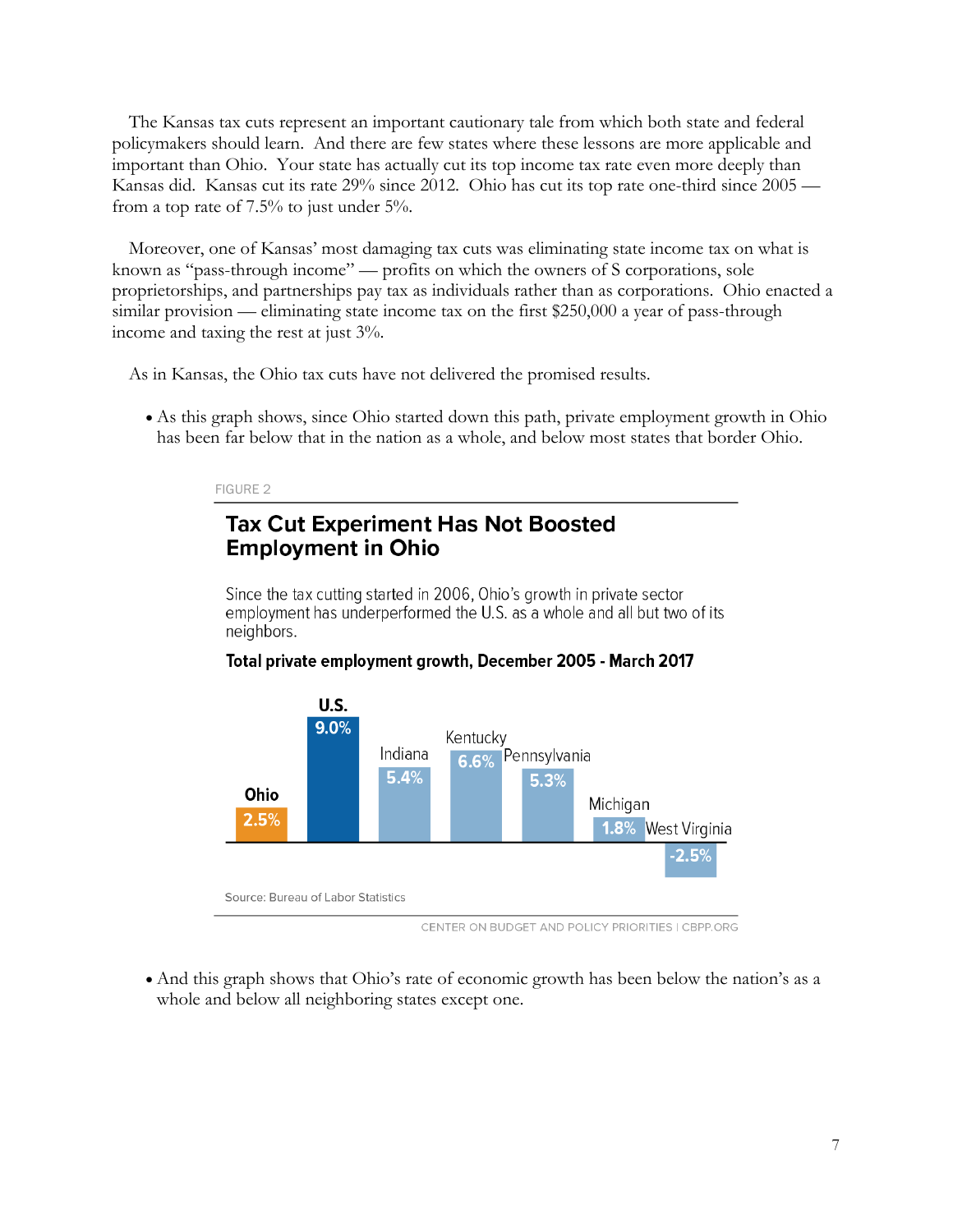## **Tax Cut Experiment Has Not Increased Economic Growth in Ohio**

Ohio's growth in economic output has underperformed the U.S. as a whole and all but one of its neighbors.



### Nominal GDP Growth, 2005:04 - 2016:04

CENTER ON BUDGET AND POLICY PRIORITIES | CBPP.ORG

Also, as in Kansas, Ohio's extraordinarily generous pass-through loophole has incentivized tax avoidance, with many people reorganizing their affairs to turn regular income into "pass-through" income. The Columbus Dispatch reports that the number of Ohio tax filers using the pass-through tax break jumped by more than 50% between 2013 and 2015. As an Ohio state legislator recently noted, with this tax break, a lobbying firm with \$1 million a year in profits and four partners can organize itself so each partner is paid \$250,000 a year — and none of them pay any Ohio income tax.

Meanwhile, Ohio has experienced budget shortfalls that have squeezed vital areas like education. And as the Ohio group Policy Matters Ohio has reported, only 8% of Ohio 4-year-olds from lowincome families now have access to preschool, as compared to 32% nationally, and near-poor working families find it harder to get child care assistance in Ohio than in over 40 other states.

### The EITC

Finally, a few words on the Earned Income Tax Credit, one of the most successful anti-poverty measures we have.

The EITC is a tax credit that supplements the wages of low-income working families with children. It draws large numbers of low-income mothers into the workforce, and it substantially reduces poverty. In addition, research indicates that the increased income it provides to workingpoor families has long-term benefits for the children in these families. Children in families receiving the EITC do better in school, are likelier to attend college, and can be expected to earn more as adults.